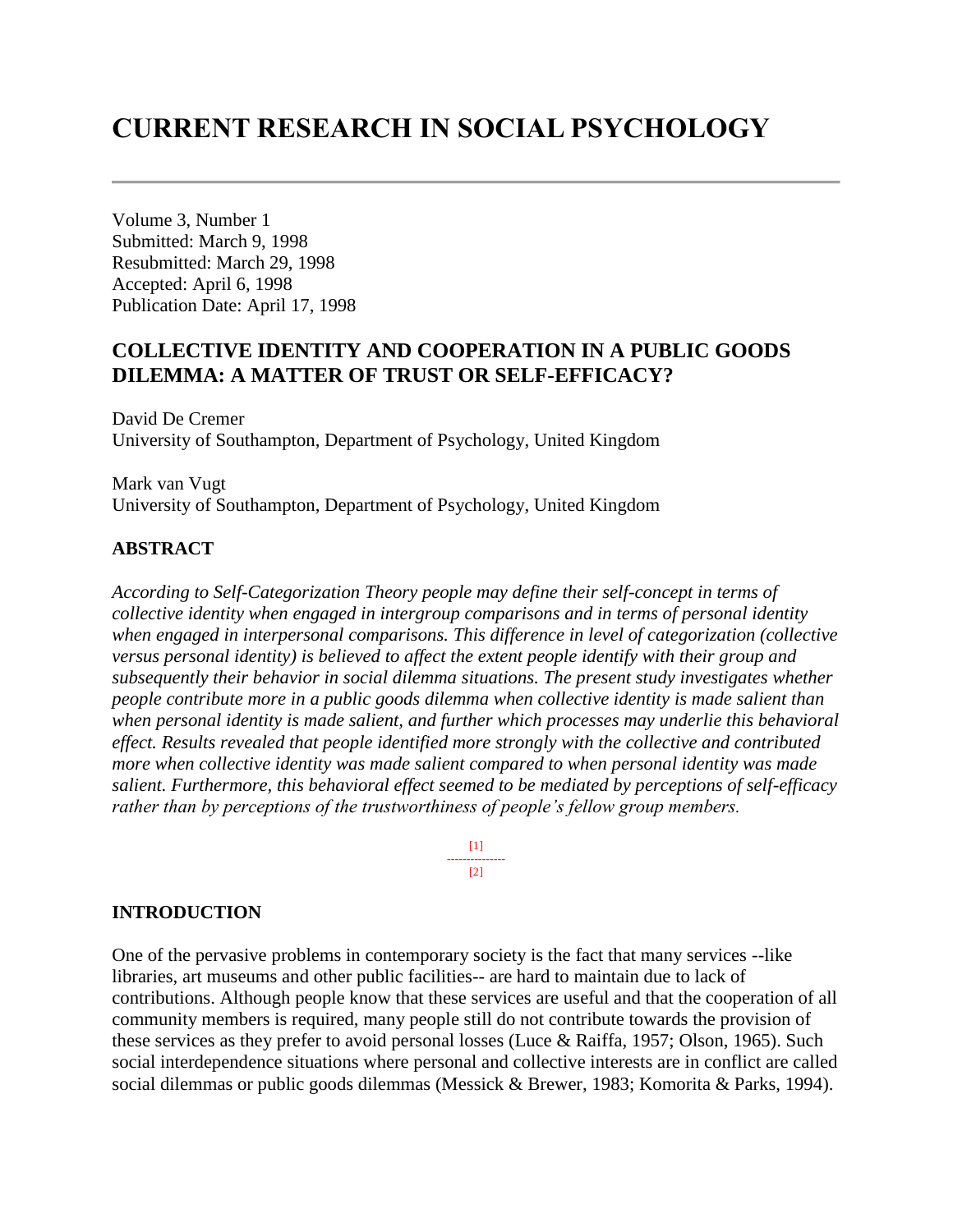At the same time, however, many individuals still contribute to a surprising degree (Hamburger, 1979). That is, contrary to Dawes (1980) assumption, that not contributing is the dominant behavioral option, many people sometimes place more value on the collective welfare. A possible explanation for this finding may be that people's behavior in interdependence situations is sometimes determined by the extent to which they categorize themselves with their community or collective and consequently identify with it (see Brewer & Schneider, 1990 for an overview). That is, when an interdependence situation is defined in terms of personal identity, self-interest will be more important; whereas, when people consider themselves as a member of a group, the collective outcome will be more important. The present study examines the effect of social categorization and identification on level of contribution and attempts to identify psychological and perceptual factors that underlie this effect.

## **Social Categorization and Cooperation**

Previous research on the effect of social categorization on peoples' behavior in social dilemmas has mainly been based on self-categorization theory (Turner, Hogg, Oakes, Reicher & Wetherell, 1987, SCT). SCT represents a theoretical framework for the way people's self-concept can be categorized at different levels of social complexity. According to this theory, there are three distinguishable levels of self-categorization: self-categorization at the human level relative to other living species (superordinate or collective identity); self-categorization in terms of the ingroup relative to the out-group (social identity); and self-categorization as a unique individual relative to other individuals within the in-group (personal identity). Because a social dilemma represents a conflict between self-interest at the personal level and self-interest at the group level, the distinction between collective and personal identity seems relevant to in social dilemmas.



According to SCT, individuals involved in intergroup comparisons define their self-concept more in terms of common group-values and group goals, what in turn leads to an enhanced sense of in-group identification (i.e. collective identity). As a result, increased group identification motivates people to differentiate the in-group from relevant out-groups by evaluating in-group members more positively than out-group members (Tajfel, 1978; Tajfel & Turner, 1986), for example as being more trustful and fair than out-group members (Brewer, 1979; Brewer & Silver, 1978). However, when people are involved in interpersonal comparisons within a group, their self-concept will be defined more in terms of unique, distinctive personal characteristics, resulting in strong personal identification but low group identification. Consequently, people focused on personal identity will not display these positive in-group evaluations because they are motivated to distinguish themselves from other in-group members.

Following from previous research (see Brewer & Schneider, 1990 for an overview), level of selfcategorization is believed to affect people's behavior in a social dilemma situation. That is, when a collective identity is reinforced, people will be more willing to pursue collective goals and contribute more to the collective welfare. In contrast, when personal identity is made salient, people will be more interested in serving their personal interest (due to a low sense of collective identification), rather than contributing to the collective welfare. Therefore, in situations where personal and collective interests are at odds, it can be expected that people will contribute more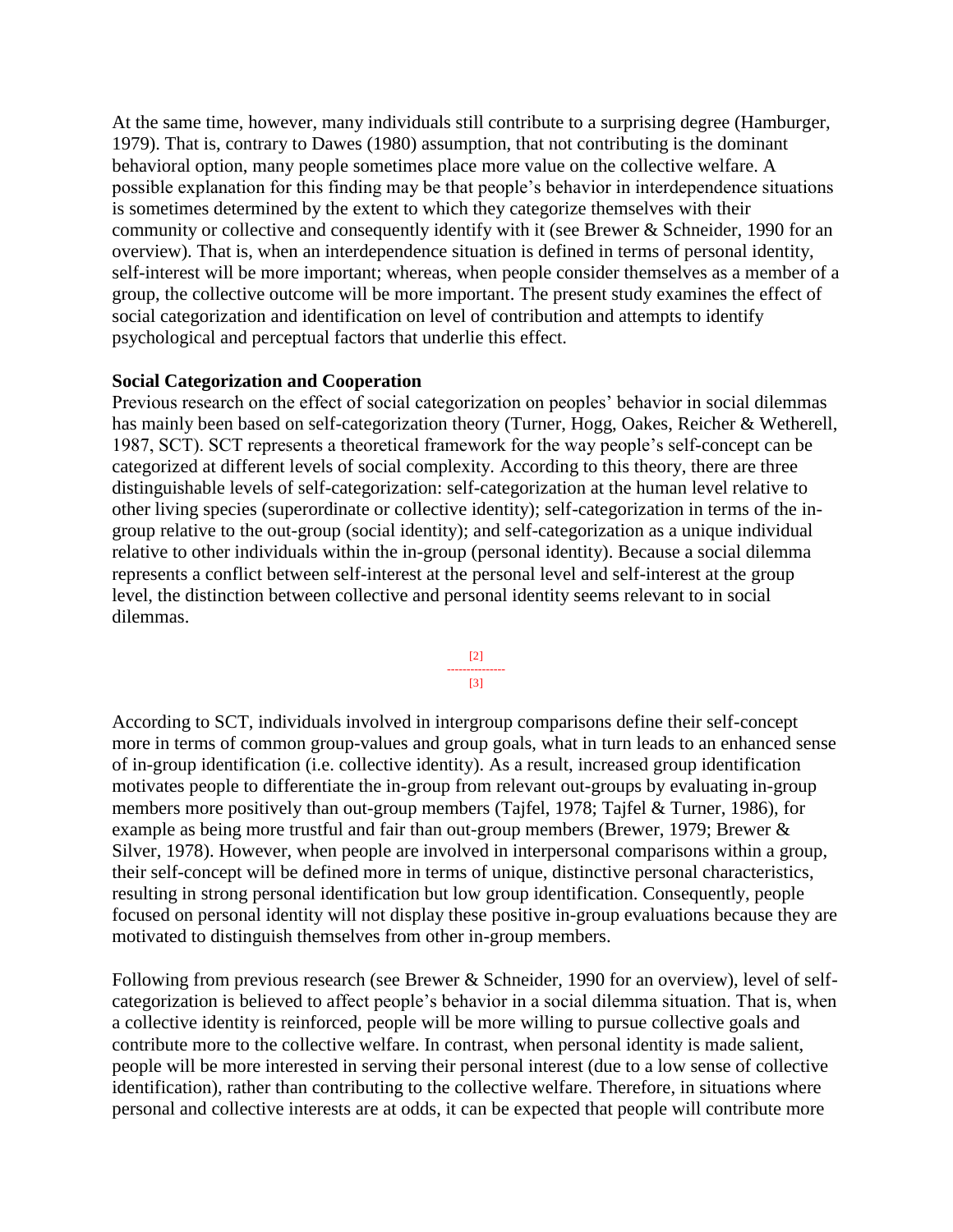when collective identity is reinforced compared to when personal identity is reinforced. According to a social identity perspective (Tajfel & Turner, 1986), especially people with a strong collective identification will be motivated to display positive evaluations of in-group members. Thus, when collective identity is reinforced, fellow group members will be evaluated as more trustful than when personal identity is reinforced. Indeed, several social dilemma researchers noted that under conditions of collective identity, other group members were perceived as more trustful. Consequently, a higher level of trust enhances cooperation by making it easier for group members to justify their decision to contribute (Brewer, 1981; Kramer & Goldman, 1995; Kramer, Brewer & Hanna, 1996).

Although previous research has been able to show the positive behavioral effect of making salient collective identity versus personal identity (e.g. Brewer & Kramer, 1986; Kramer & Brewer, 1984; Kramer & Brewer, 1986; Kramer, Pommerenke, & Newton, 1993), hardly any evidence in support of the mediational role of positive evaluations, such as trust, has been found. Until now only two studies (Wit & Wilke, 1992; De Cremer & Van Vugt, 1997) have found a relationship between positive evaluations of fellow group members and cooperation in conditions where collective identity was reinforced, although these studies did not examine if positive evaluations also mediate this effect. Thus, positive perceptions of trustworthiness may not be the main factor underlying the behavioral effect of a salient collective identity.

> [3] --------------- [4]

Perceptual processes such as self-efficacy (Bandura, 1986; Kerr, 1989) provide an alternative explanation for this behavioral effect. According to Messick and Brewer (1983) it may well be that strong group identification motivates people to contribute more by enhancing perceptions of self-efficacy, i.e., one's perception that his or her contribution may make a difference in obtaining a public good (see Kerr & Kaufman-Gilliland, 1994). Indeed, as Messick and Brewer (1983) suggest "... when individuals feel ... that their actions are representative of some larger social entity, the perceived impact of those actions is magnified and the individual's sense of personal responsibility for collective outcomes enhanced" (p.28). This suggestion can be interpreted in the following way. When individuals perceive themselves as representatives of a collective (due to a strong identification with this collective), they may feel the need to live up to the standards of this collective, i.e. to place a higher utility on the collective welfare. As a result, those individuals may then perceive their contribution as having a large impact on the success of the collective to obtain the bonus, i.e., perceptions of self-efficacy. Thus, individuals with a salient collective identity may perceive their actions as more efficacious than individuals with a salient personal identity.

In summary, the first purpose of the present study was to examine if people will contribute more when collective identity, rather than personal identity, is reinforced. The second purpose was to examine whether perceptions of trust or perceptions of self-efficacy mediate this behavioral effect.

## **METHOD**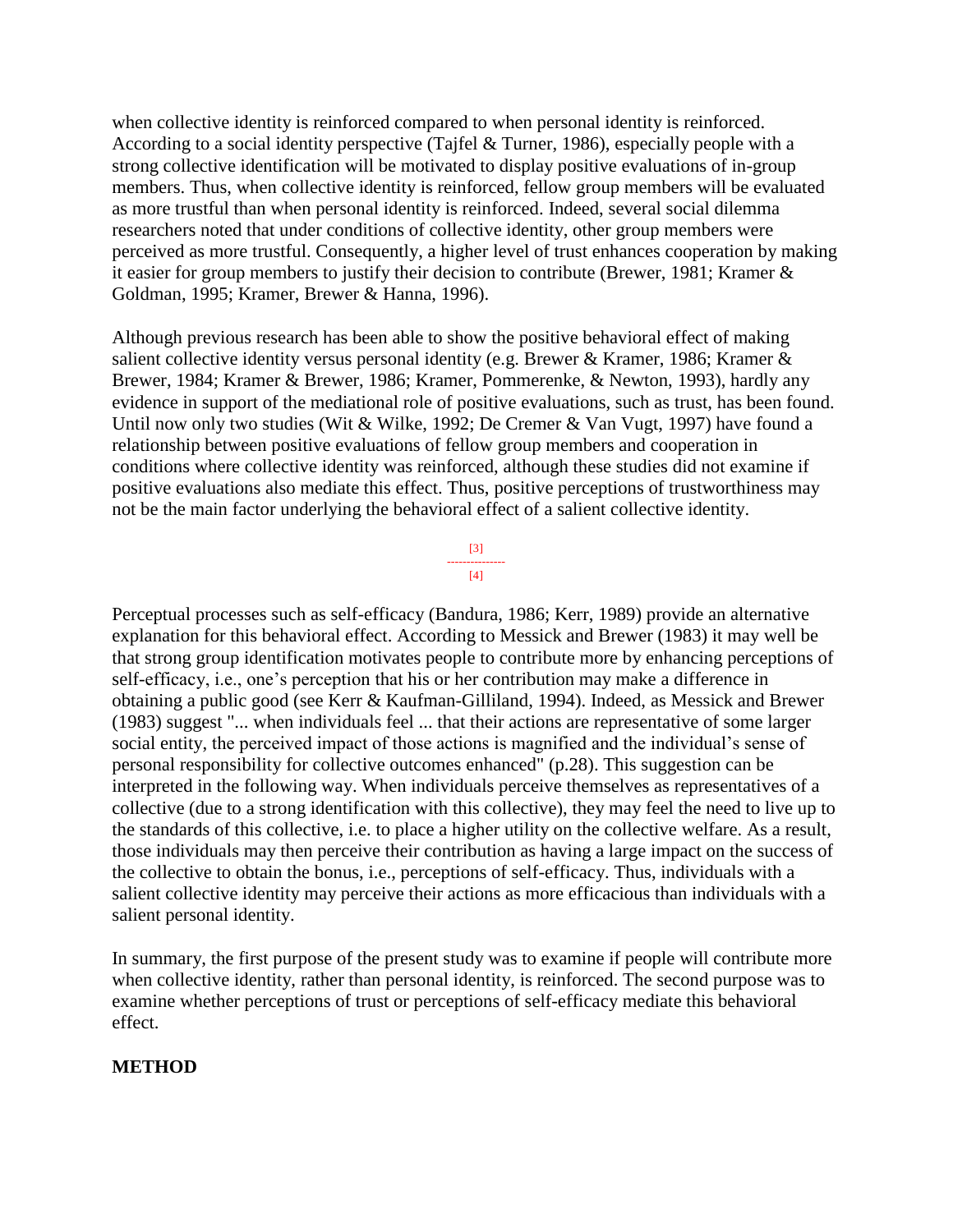#### **Participants and design**

Ninety-three undergraduate students from Southampton University participated in this study. The study was run in groups of up to six, with each participant being paid £2 (approximately 3 US dollars). Participants were placed in cubicles when they arrived and if one or more of the six participants failed to show up, they were simulated to complete a six-person group. The independent variable in the present study was level of social categorization, i.e., collective versus personal identity. Each participant was randomly assigned to one of the experimental conditions. The number of participants per condition ranged from 45 to 48.

> [4] --------------- [5]

## **Procedure**

Participants were taken individually to an experimental cubicle and were placed in front of a Macintosh computer. They were told that they would be given feedback about the other group members' actions via these computers. In reality, however, all instructions and feedback was preprogrammed. First, the nature of a public goods dilemma and the different outcome possibilities (e.g. free-riding, see Stroebe & Frey, 1982) were explained. Each participant was told that they would receive an endowment of 300 pence, and that they were free to contribute as much or as little as they preferred (ranging from 0 to 300 pence). If the group as a whole would obtain 1200 pence (meaning that every group member should contribute 200 pence, cf. step-level public goods, Van de Kragt, Orbell, & Dawes, 1983), the group as a whole would receive a bonus of £30 (i.e., £5 per group member). It was made clear that if the group as a whole were successful, each group member would receive the bonus, even those who did not contribute.

After explaining the rules of the public goods dilemma, the level of social categorization manipulation was introduced. Participants were first told that the present study was also conducted at other Universities in the South of England (and not only at Southampton University). In the collective identity condition, an intergroup comparison was created by telling participants that the contribution decisions made by Southampton University students would be compared with the decisions made by students from other participating universities (see also Kramer & Brewer, 1984; Kramer, 1988). In the personal identity condition, an interpersonal comparison was created by informing participants that the individual decisions of each student would be compared. In both conditions it was stressed clearly that the group as a whole needed 1200 pence to succeed, thereby creating no difference between the two conditions in emphasizing the relevance of the collective welfare and the group members interdependence.

After this manipulation, questions about group identification, reciprocal trust and self-efficacy were presented. Following this, the contribution session was introduced where participants had to decide the amount to contribute. Finally, participants were debriefed and paid.

#### **Dependent measurements**

All questions were answered on 7-point scales (ranging from not at all (1) to very much (7)).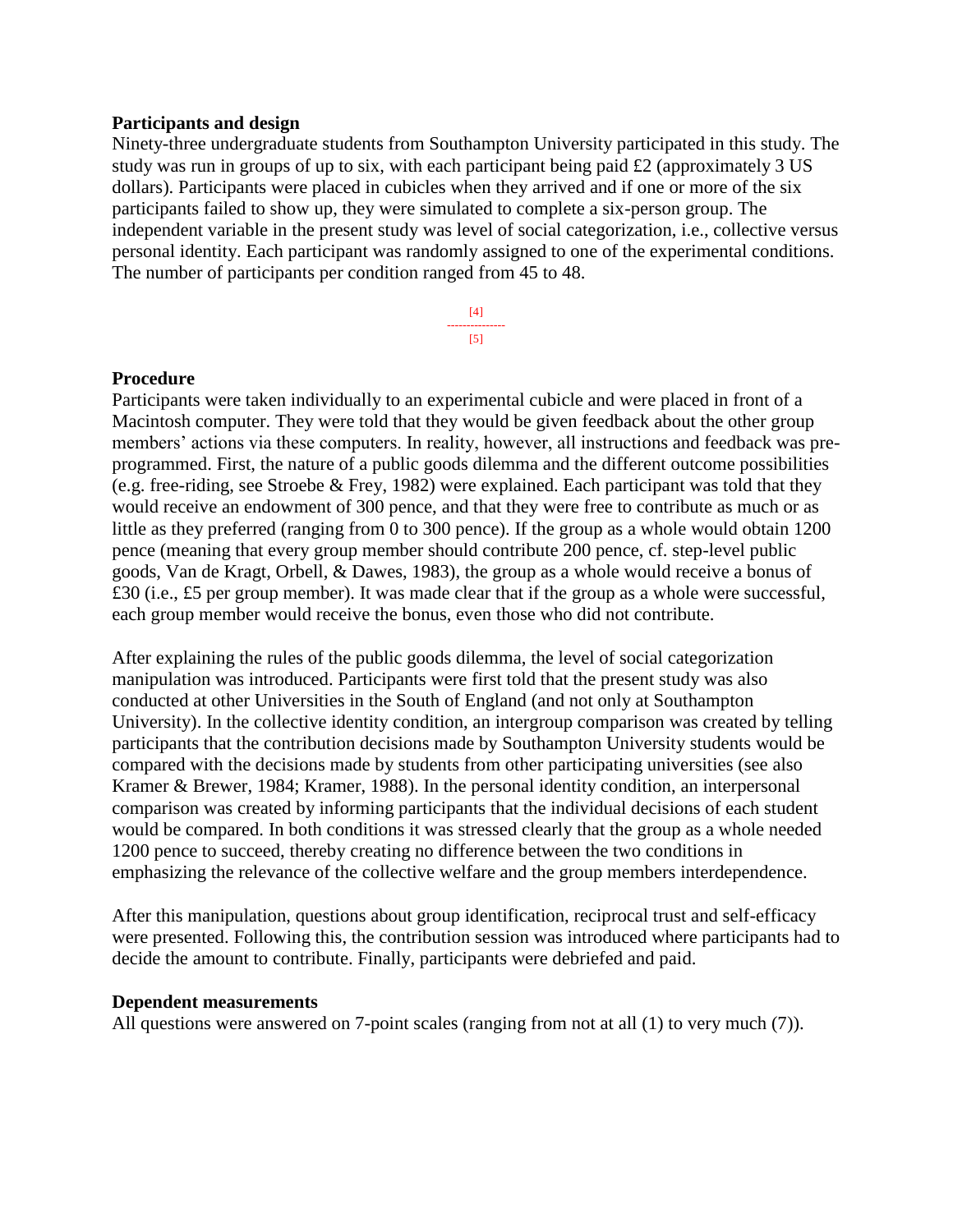After the social categorization manipulation, participants were asked to evaluate (1) how much they trusted their group members to reciprocate their cooperative behavior (reciprocal trust) and (2) how much impact their contribution would have on earning the group bonus (self-efficacy).

$$
\begin{array}{c}\n [5] \\
\hline\n [6]\n \end{array}
$$

Furthermore, to check participants' level of identification, two group identification questions were asked (see Brown, Condor, Mathews, Wade & Williams, 1986): (1) "How much do you identify yourself with this group?" and (2) "Do you consider yourself as belonging to this group?"  $(\alpha = .70)$ .

Finally, participants were asked to indicate how much they wished to contribute (ranging from 0 to 300 pence).

# **RESULTS**

## **Manipulation check**

A one-way ANOVA on the average identification score revealed a significant effect for level of social categorization,  $F(1, 91) = 15.66$ ,  $p < .001$ . Participants in the collective identity condition  $(M = 3.98, SD = 1.3)$  identified stronger with their group members than participants in the personal identity condition  $(M = 3.00, SD = 1.1)$ .

#### **Evaluative measurements**

A one-way ANOVA on the reciprocal trust measure revealed significance for level of social categorization,  $F(1, 91) = 13.02$ ,  $p = .001$ . Participants in the collective identity condition (M =  $4.78$ , SD = 1.1) perceived their group members as more trustful than participants in the personal identity condition  $(M = 3.94, SD = 1.1)$ .

A one-way ANOVA on the self-efficacy question also revealed a significant effect for level of social categorization,  $F(1, 91) = 8.82$ ,  $p < .005$ . Participants in the collective identity condition  $(M = 5.42, SD = 1.2)$  felt more efficacious in their actions than participants in the personal identity condition ( $M = 4.69$ ,  $SD = 1.2$ ).

#### **Contribution behavior**

A one-way ANOVA on participants' contribution score revealed a significant effect for level of social categorization,  $F(1, 91) = 7.85$ ,  $p < .001$ . The level of contribution was higher in the collective identity condition ( $M = 211.11$ ,  $SD = 47.34$ ) than in the personal identity condition (M  $= 180.65$ , SD  $= 56.67$ ).

> [6] --------------- [7]

To examine which factors may mediate this behavioral effect of level of categorization, a hierarchical regression analysis was performed. The first regression equation included level of social categorization and accounted for a significant amount of variance in contributions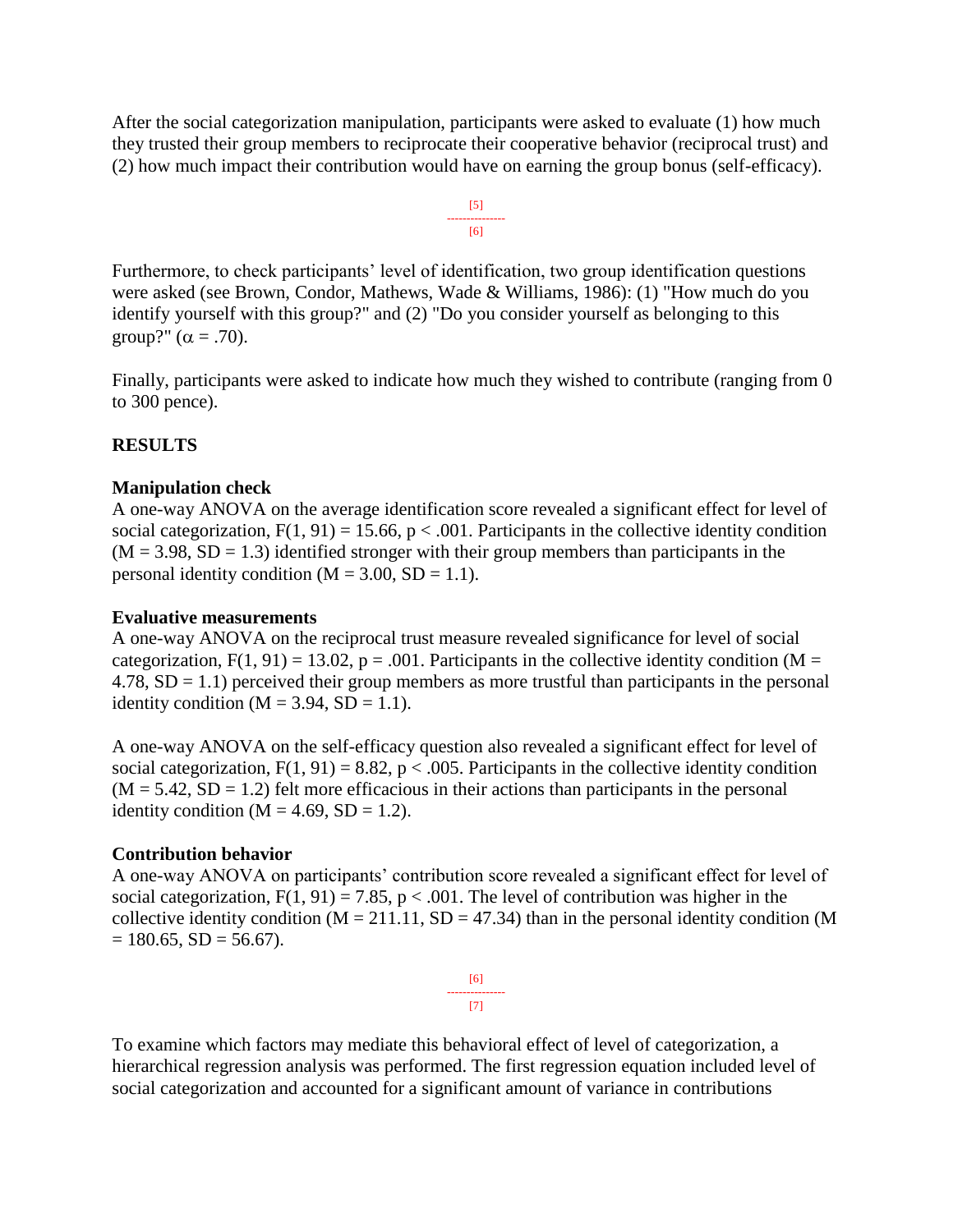(adjusted  $R^2 = 6.90$  per cent,  $p < .01$ ), showing that participants' in the collective identity condition were, indeed, more willing to contribute than in the personal identity condition (beta  $=$ .28,  $p < 0.01$ ). A second regression equation included self-efficacy and reciprocal trust, and explained a reasonable amount of variance (adjusted  $R^2 = 17.21$  per cent, p < .0005). Both perceptions of self-efficacy and reciprocal trust appeared to be significant (beta = .23,  $p < .05$  vs. beta = .30,  $p < .005$ , respectively). Finally, the interactions between self-efficacy and trust with social categorization were entered, showing that the additional variance explained by the twoway interactions was marginal, but significant (adjusted  $R^2 = 18.60$  per cent, change in  $R^2 = 1.39$ per cent,  $F(3, 89) = 8.01$ ,  $p < .0001$ ). Perceptions of self-efficacy appeared to be significant (beta  $= .38$ ,  $p < .0005$ ), contrary to perceptions of reciprocal trust (beta  $= .009$ , ns.). Furthermore, level of social categorization was not related significantly to level of contributions (beta = .16,  $p <$ .12).

In order to facilitate the interpretation of our data, also an ANCOVA was conducted using reciprocal trust and self-efficacy as covariates. This analysis revealed a significant effect for selfefficacy,  $F(1, 89) = 19.00$ ,  $p < .001$ ,  $b = .38$ . The regression weight of .38 indicates that stronger perceptions of self-efficacy are related with higher levels of contributions. However, no significant effect was found for reciprocal trust,  $F(1, 89) < 1$ ,  $b = .05$ , making the covariate not suitable to conduct further analyses. Although this pattern suggests a weak relation between reciprocal trust and self-efficacy, calculation of Pearson's coefficient still revealed a significant relationship,  $r = .21$ ,  $p < .05$ . Furthermore, and more importantly, the results also showed that with self-efficacy as a covariate the significant effect of level of social categorization was eliminated,  $F(1, 89) = 2.53$ ,  $p < .12$ .

In sum, these results indicate that the positive behavioral effect of level of social categorization can be explained, at least partly, by people's perceptions of self-efficacy but not by perceptions of trust.

# **DISCUSSION**

The purpose of the present study was to examine the effect of level of social categorization (collective versus personal identity) on people's willingness to contribute towards the provision of a public good and to explore which psychological factors (self-efficacy, trust) mediate this behavioral effect.



Following from previous social dilemma research (Brewer & Schneider, 1990) and assumptions of SCT (Turner et al., 1987) it was expected that when collective identity was reinforced by group comparisons participants would contribute more than when personal identity was reinforced by interpersonal comparisons. The results show that this was the case: level of contributions was higher in the collective identity condition than in the personal identity condition. Although participants in the collective identity condition evaluated their in-group members as more trustworthy, the hierarchical regression and mediational analysis showed that these evaluations did not mediate participants' contribution behavior. Thus, contrary to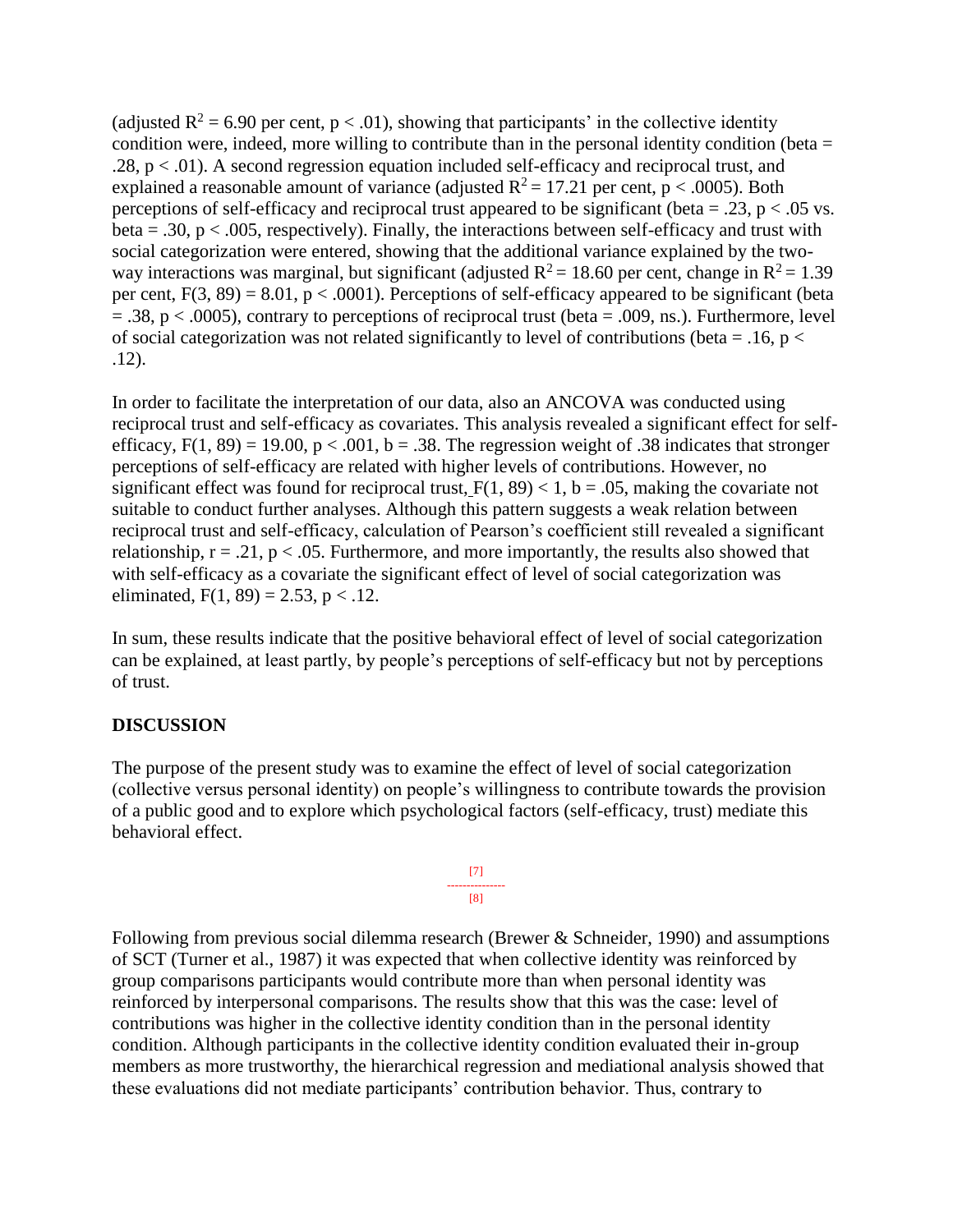assumptions made by certain intergroup and social dilemma researchers (Brewer, 1981; Kramer & Goldman, 1995; Kramer et al., 1996), perceptions of trustworthiness do not explain the behavioral effect of level of social categorization.

According to our results, the factor that mediated this effect was perceptions of self-efficacy. As noted in the introduction, it was expected that a strong sense of group identification might cause people to perceive their actions as representative of the collective, which in turn might enhance perceptions of self-efficacy. Indeed, the results showed that perceptions of self-efficacy mediated the positive influence of a reinforced collective identity on participants' contributions, suggesting that group identification has an effect on perceptions of self-efficacy. As such, this study is the first to (1) provide a direct insight into the processes underlying the behavioral effect of level of social categorization in a social dilemma, and to (2) give empirical support to Messick and Brewer's (1983) assumption that group identification enhances perceptions of self-efficacy, resulting in more cooperation (cf. Kerr, 1992). A criticism, however, may be that the importance of self-efficacy in the present study may have been emphasized by using a public goods dilemma. That is, previous social dilemma research has shown that perceptions of self-efficacy are more salient in a public goods dilemma and therefore can be considered as a crucial factor in determining cooperation (Komorita & Parks, 1995).

Finally, this result also has some practical value for solving large-scale social dilemmas (e.g. environmental pollution, energy consumption) in which perceptions of self-efficacy are generally low (Stern, 1992; Van Vugt, Van lange & Meertens, 1996). In such situations, past research has shown that the larger the number of people confronted with the social dilemma, the lower perceptions of self-efficacy will be (Kerr, 1989; Stroebe & Frey, 1982). Our results show that enhancing group identity by reinforcing a collective identity may create an "illusion" of efficacy (see Kerr, 1989), and thereby motivate people to contribute to the solution of such large-scale dilemmas. As such, an important task of educational campaigns may then be to emphasize the common problems we all face, with the hope that this may enhance feelings of group belongingness and in turn make people feel more efficacious in their actions.

> [8] --------------- [9]

# **ENDNOTE**

The authors wish to thank Siegfried Dewitte, Henk Wilke, Jolanda Jetten, and Blake McKimmie for their comments on earlier versions of this manuscript. Direct correspondence to David De Cremer, Department of Psychology, University of Southampton, Southampton SO17 1BJ, United kingdom, email: [ddc@psy.soton.ac.uk.](mailto:ddc@psy.soton.ac.uk)

## **REFERENCES**

Bandura, A. (1986). Social foundations of thought and action: Social cognitive theory. Englewood Cliffs, NJ: Prentice Hall.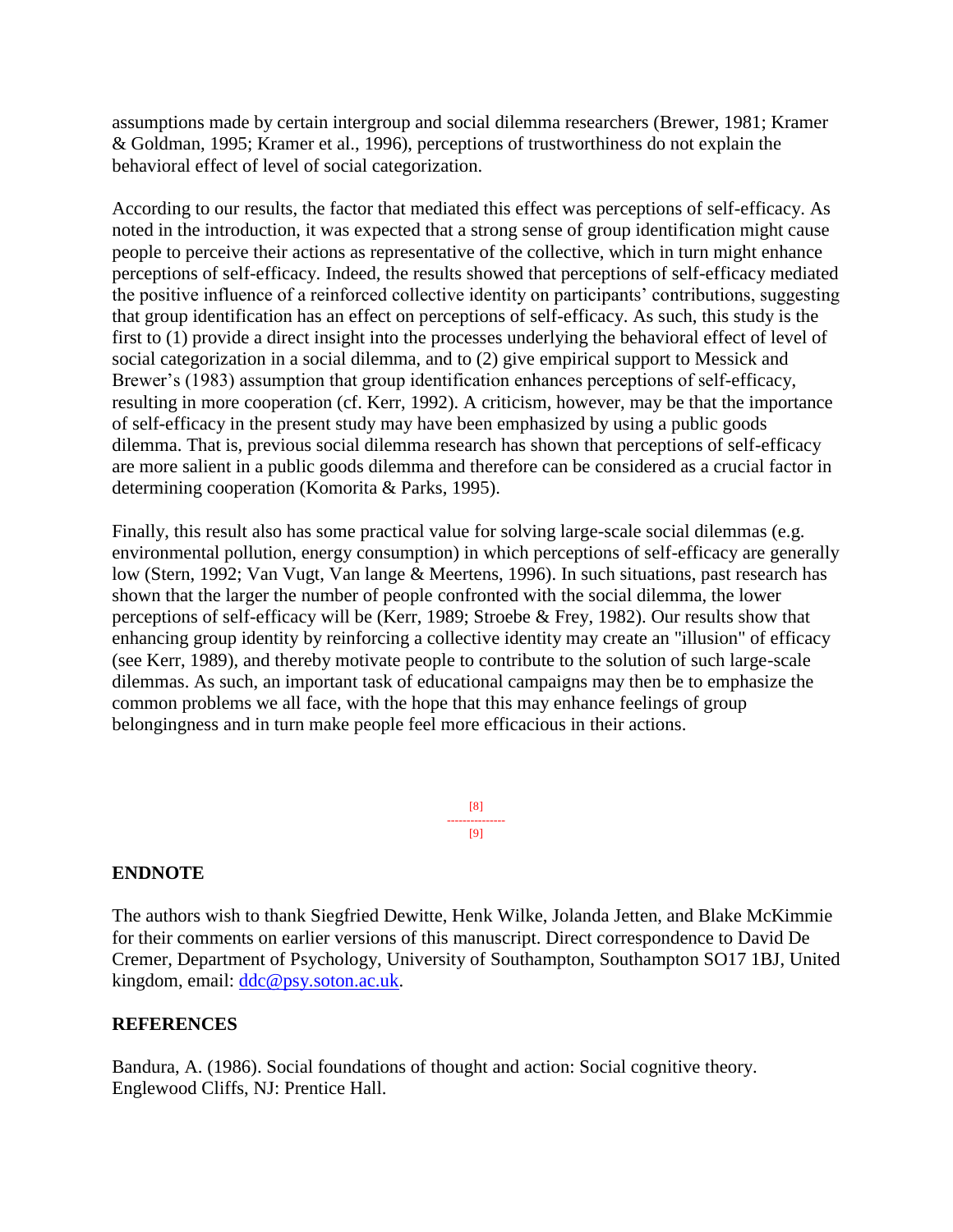Brewer, M.B. (1979). In-group bias in the minimal intergroup situation: A cognitivemotivational analysis. Psychological Bulletin, 86, 307-324.

Brewer, M.B. (1981). Ethnocentrism and its role in interpersonal trust. In M.B. Brewer & B.E. Collins (Eds.), Scientific inquiry and the social sciences. New York: Jossey-Bass.

Brewer, M.B., & Kramer, R.M. (1986). Choice behavior in social dilemmas: Effects of social identity, group size and decision framing. Journal of Personality and Social Psychology, 3, 543- 549.

Brewer, M.B., & Schneider, S.K. (1990) Social identity and social dilemmas: A double-edged sword. In D. Abrams, & M.A. Hogg (Eds.), Social Identity Theory: Constructive and critical advances. Harvester, Wheatsheaf.

Brewer, M.B., & Silver, M. (1978). In-group bias as a function of task characteristics. European Journal of Social Psychology, 8, 393-400.

De Cremer, D. & Van Vugt, M. (in press). "Samen voor ons eigen!" De invloed van groepsidentificatie op individuele en collectieve vormen van cooperatie [Together for each other: Effect of group identification on individual and collective forms of cooperation]. In D. Van Knippenberg, C. de Dreu, C. Martijn, & C. Rutte (Eds.), Fundamentele Social Psychologie (Vol. 12).

> [9] --------------- [10]

Hamburger, H. (1979). Games as models of social phenomena. San Francisco: W.H. Freeman and Company.

Kerr, N.L. (1989). Illusions of efficacy: The effect of group size on perceived efficacy in social dilemmas. Journal of Experimental Social Psychology, 25, 287-313.

Kerr, N.L. (1992). Efficacy as a causal and moderating variable in social dilemmas. In W.B.G. Liebrand, D.M. Messick, & H.A.M. Wilke (Eds.), Social dilemmas: Theoretical issues and research findings (pp. 59-80). Oxford: Pergamon Press.

Kerr, N.L., & Kaufman-Gilliland, C.M. (1994). Communication, commitment, and cooperation in social dilemmas. Journal of Personality and Social Psychology, 66, 319-332.

Komorita, S.S., & Parks, C.D. (1994). Social Dilemmas. Dubuque, IA: Brown & Benhmark.

Komorita, S.S., & Parks, C.D. (1995). Interpersonal relations: Mixed-motive interaction. Annual Review of Psychology, 46, 183-207.

Kramer, R.M. (1988). Windows of vulnerability or cognitive illusions? Cognitive processes and the nuclear arms race. Journal of Experimental Social Psychology, 25, 79-100.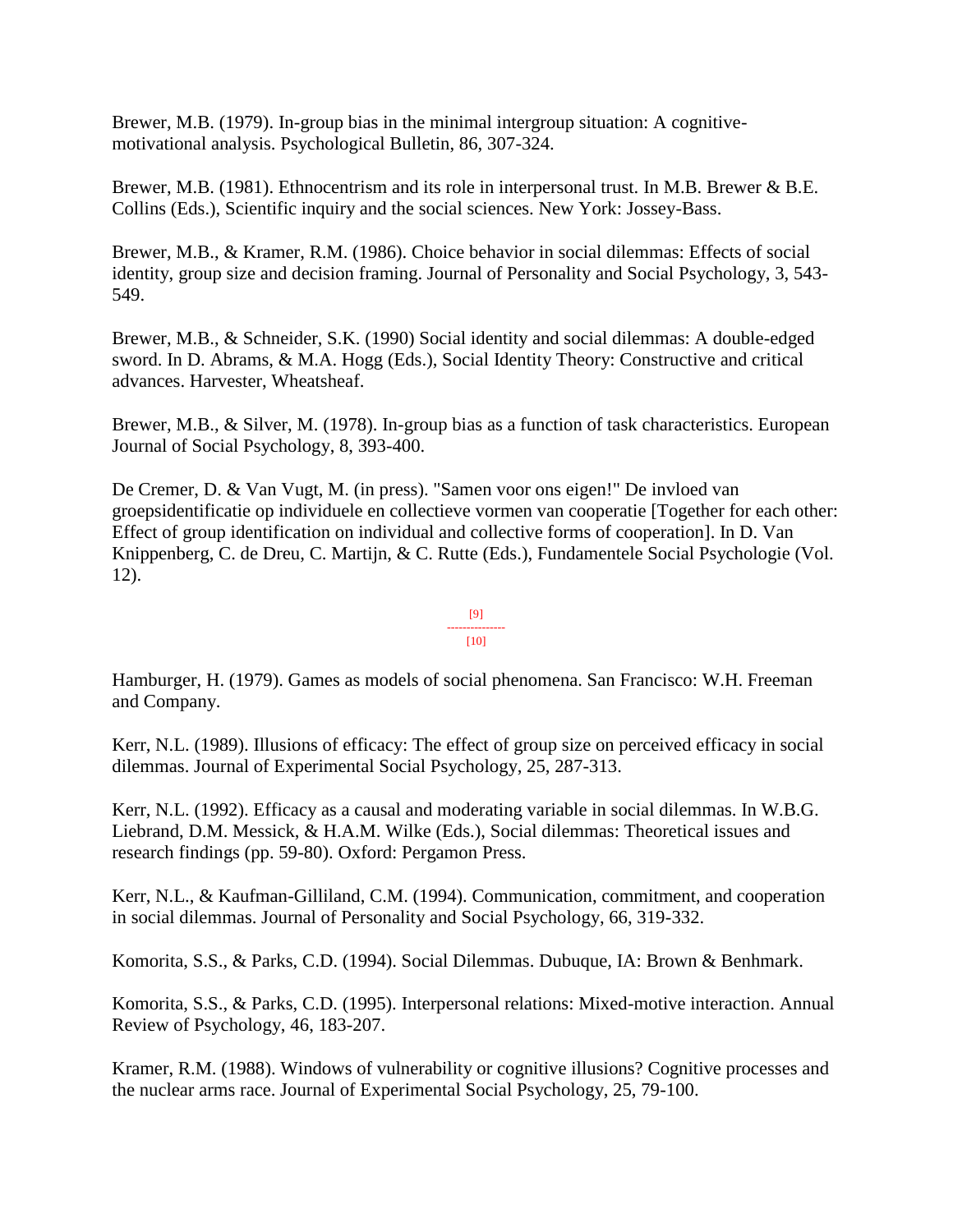Kramer, R.M., Pommerenke, P., & Newton, E. (1993). Effects of social identity and interpersonal accountability on negotiator decision making. Journal of Conflict Resolution, 37, 633-654.

Kramer, R.M., & Goldman, L. (1995). Helping the group or helping yourself? Social motives and group identity in resource dilemmas. In D.A. Schroeder (Ed.) Social dilemmas: Perspectives on individuals and groups. Praeger, Westport, Connecticut London.

Luce, R.D., & Raiffa, H. (1957). Games and decisions: Introduction and critical survey*.* London: John Wiley and Sons

Messick, D.M., & Brewer, M.B. (1983). Solving social dilemmas. in L. Wheeler, & P.R. Shaver (Eds.) Review of Personality and Social Psychology (Vol. 4, pp. 11-44). Beverly Hills: Sage publications.

> [10] --------------- [11]

Olson, M. (1965). The logic of collective action. Cambridge, MA: Harvard U. Press.

Stern, P.C. (1992). Psychological dimensions of global environmental change. Annual Review of Psychology, 43, 269-302.

Stroebe, W., & Frey, B.S. (1982). Self-interest and collective action: The economics and psychology of public goods. British Journal of Social Psychology, 21, 121-137.

Tajfel, H., & Turner, J.C. (1986). The Social Identity Theory of intergroup behaviour. In S. Worchel and W. Austin (Eds.), Psychology of intergroup relations Chicago: Nelson-Hall.

Turner, J.C., Hogg, M.A., Oakes, P.J., Reicher, S.D., & Wetherell, M. (1987). Rediscovering the social group: A self-categorization theory*.* Oxford: Blackwell.

Van de Kragt, A., Orbell, J., & Dawes, R.M. (1983). The minimal contribution set as a solution to public goods problems. American Political Science Review, 77, 112-122.

Van Vugt, M.., Van Lange, P.A.M., & Meertens, R. (1996). Commuting by car or public transportation? A social dilemma analysis of travel mode judgements. European Journal of Social Psychology, 26, 373-395.

Wit, A.P. & Wilke H.A.M. (1992). The effect of social categorization on cooperation in three types of social dilemmas. Journal of Economic Psychology, 13, 135-151.

# **AUTHOR BIOGRAPHIES**

David De Cremer is currently completing his Ph.D. on social dilemmas, social categorization and structural changes at the University of Southampton, United Kingdom. His current research